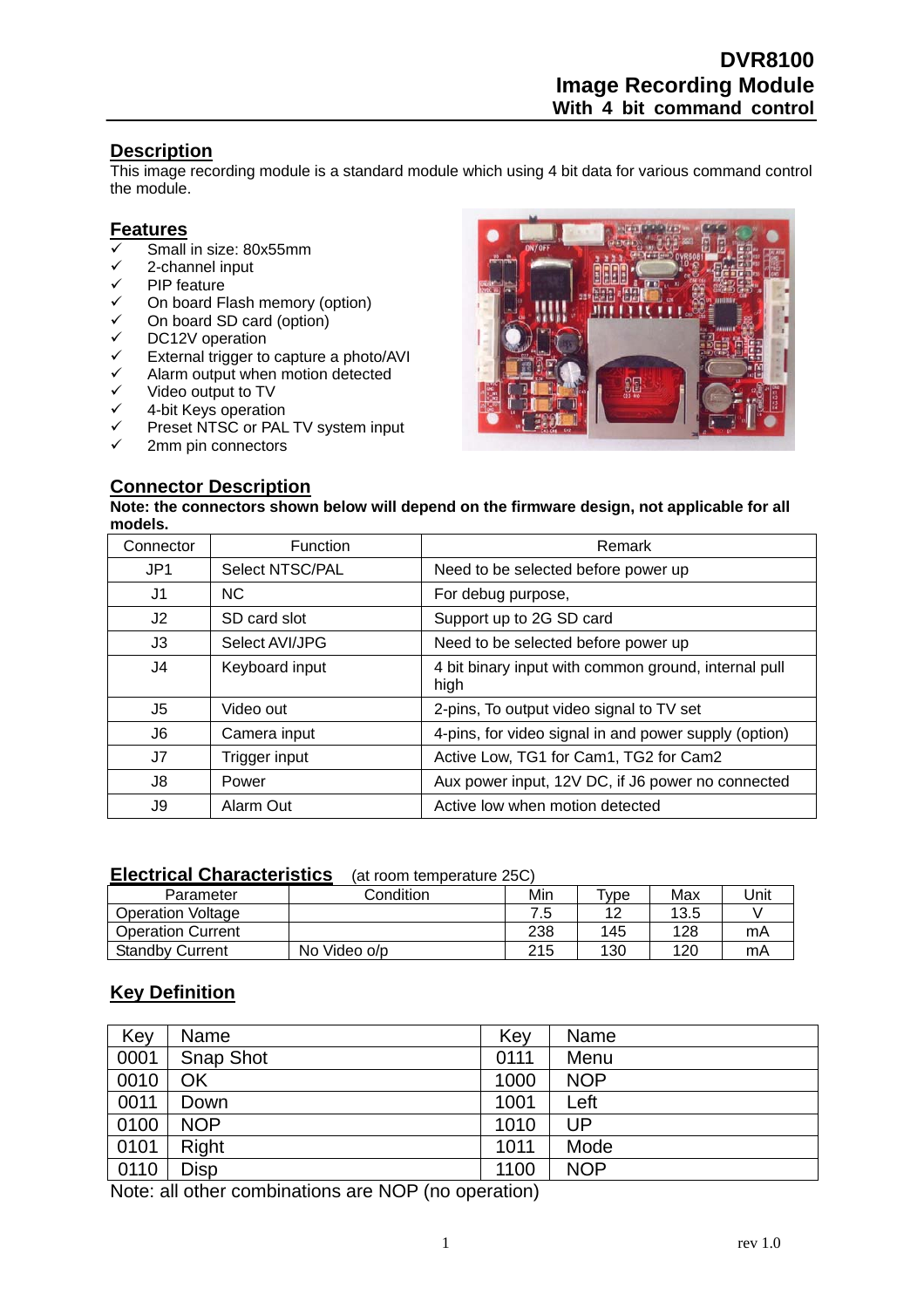# **Operation**

Users can make his own keyboard according to the key definition stated and perform the following operation.

1 Change mode between view and play back

By default, the DVR is in view mode and show channel 1 when power up. One can press MODE to switch view or playback photo screen

- 2 Change viewing channel and PIP
	- 2.1 Press DISP to change view from Ch1 to Ch2
	- 2.2 Press again DISP and view PIP, Ch2 in Ch1
	- 2.3 Press again DISP and view PIP, Ch1 in Ch2
	- 2.4 Press again DISP to cycle from viewing Ch1
- 3 Capture photo
	- 3.1 Use external trigger to capture: refer to section 4, as below.
	- 3.2 by manually: at View mode, press SHOT to snap an image
	- 3.3 by motion detect: pls refer to the following setup section, once it is in armed mode, the DVR will capture the image when motion detected.
	- 3.4 Use short cut key UP to arm the system at View mode
- 4 External trigger for capture
	- 4.1 Active low, it depends on which camera is active.
	- 4.2 If ch1 is in view, if TG1 active, capture a photo from ch1, if TG2 active, the system will switch to ch2 and take a photo from ch2 then keep the ch2 in view, until manual change to ch1.
	- 4.3 If both channels has triggered at the same time, the first triggered channel will be valid.
- 5 Playback the photo inside the memory

The capture photos will be stored in different folders for easy searching. The folders are named according to the date sequence. If there is no file in the memory, it will show "NO FILE" and enter view mode

- 5.1 press MODE button to enter playback mode
- 5.2 press OK to enter thumbnail view, press again OK to normal view
	- 5.3 use LF/RT button to forward or rewind the image
	- 5.4 press UP to turn on off the OSD
- 5.5 press DISP to show folder name, use UP/DN key to scroll, OK to select
- 6 Delete files from memory
	- 6.1 At playback mode, press MENU to enter playback menu, by using LF/RT key, one can select delete current image or all files in the current folder. Press OK to confirm and reconfirm by selecting a tick icon.
	- 6.2 One can select format to delete all files in all folders



- 7 System Setup
	- At preview mode, press MENU
	- 7.1 Set up Date time
		- 7.1.1 Use LF/RT key to select date or time and UP/DN key to set the correct digit. The setting will then store into system. Press OK to confirm.
	- 7.2 Set up auto capture enable or disable 7.2.1 Press OK to toggle enable or disable
	- 7.3 Set up the capture format AVI or Photo 7.3.1 Press OK to toggle AVI or Photo, press
		- LF/RT key to select next.
	- 7.4 Advance Setup
		- 7.4.1 Set up the TV system: Press OK to toggle NTSC or PAL
		- 7.4.2 Setup the image quality: Press OK to toggle HQ or SQ
		- 7.4.3 Setup the motion detect sensing area
			- 7.4.3.1 Press OK to set up the area
			- 7.4.3.2 Use LF/RT key to select full/middle/small area
			- 7.4.3.3 Press OK, then LF/RT/UP/DN key to move the sensing area to desired target position
			- 7.4.3.4 Press OK to quit sensing area setup.
		- 7.4.4 Set up motion detect count: press OK to select 1, 3 or 5. this means the no of images will be captured at every trigger.
		- 7.4.5 Set up motion detect interval: press OK to select 1,3 or 5, the bigger figure the longer interval to active the detection. Setting 1 is about 3 sec between 2 snap shot.

Set Up Screen